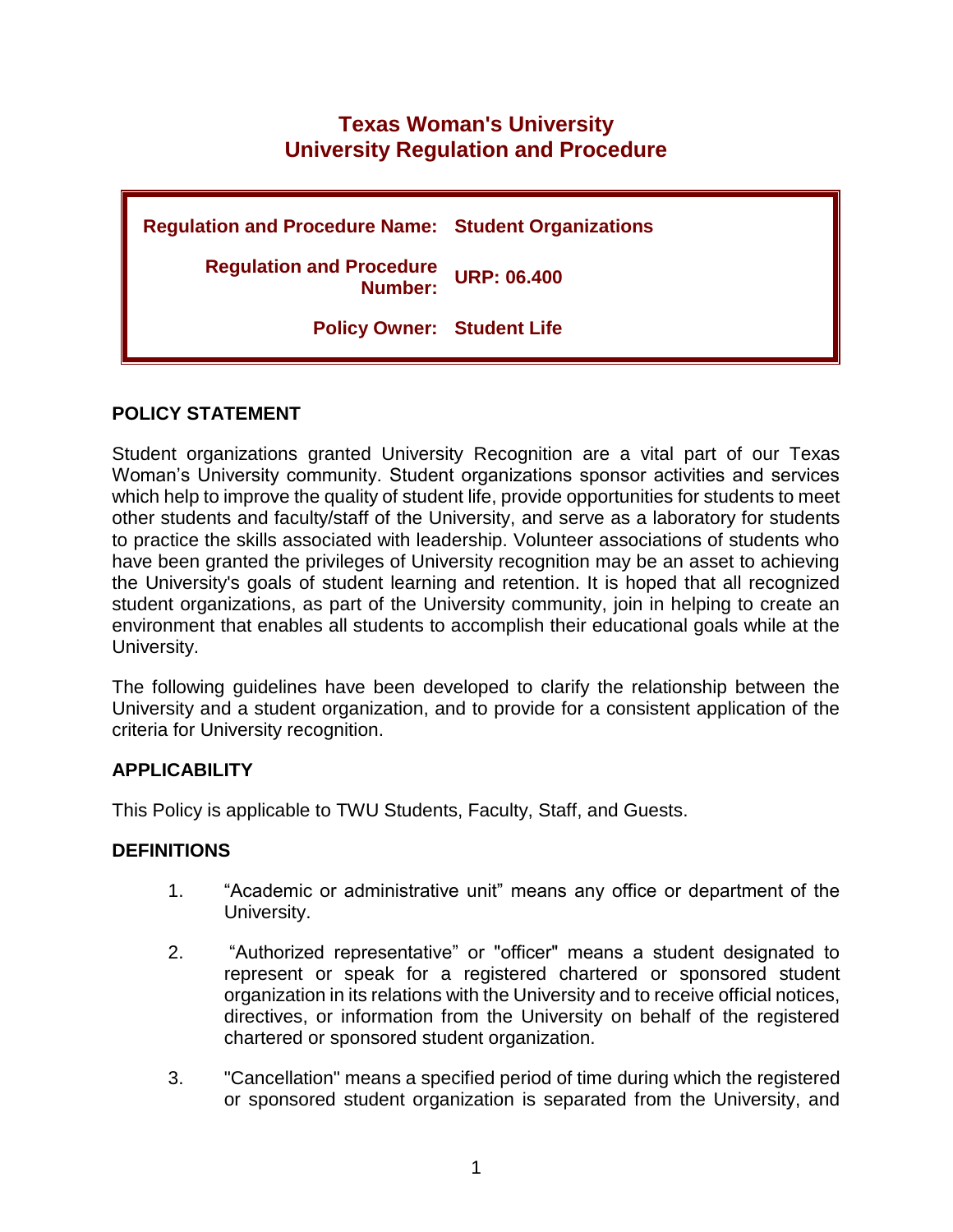during which is not granted any specified privilege as a recognized student organization.

- 4. "Center for Student Development (CSD)" promotes student engagement at TWU through various leadership and service opportunities. The CSD is located on the Denton campus; however, the Office of Student Life on the Dallas and Houston campuses each provide their local campus community with similar amenities, services and support.
- 5. "Chartered student organization" means a student organization holding a valid recognition under this policy. Chartered student organizations are considered private entities and are not viewed as extensions of an academic or administrative unit, or of the University. Recognition ensures privileges as outlined in this policy and allows the chartered student organization to function within the institutional context.
- 6. "Chartered student organization advisor" means a person serving in an advisory capacity to a chartered student organization to provide guidance to the chartered student organization and its members. A person serving as an advisor to a chartered student organization affected by section 51.9361 of the Texas Education Code must be someone who:
	- a. Is at least twenty-one years of age;
	- b. Is not enrolled as a student at the University; and
	- c. Serves as a part-time or full-time employee of the University.
	- d. External advisors, such as a representative of a national organization that is associated with the chartered or sponsored student organization, would be considered secondary advisors and would not be considered a primary advisor.
- 7. "Day" means an 8:00 a.m. to 5:00 p.m. calendar day, and excludes weekends, University holidays, skeleton crew days, and days on which regularly scheduled classes are suspended due to emergent situations. "University holiday" and "skeleton crew days" means days identified in the holiday schedule published by the Office of Human Resources. If a deadline defined in this chapter falls on a Saturday, Sunday, University holiday or skeleton crew day, that deadline will be moved to the next day.
- 8. "Legislative student organization" means a student governance association. Legislative student organizations include, but are not limited to, Student Government Association and Graduate Student Council.
- 9. "Officially sponsored," "sponsorship," or "sponsored student organization" means a student organization whose purpose and activities are in accord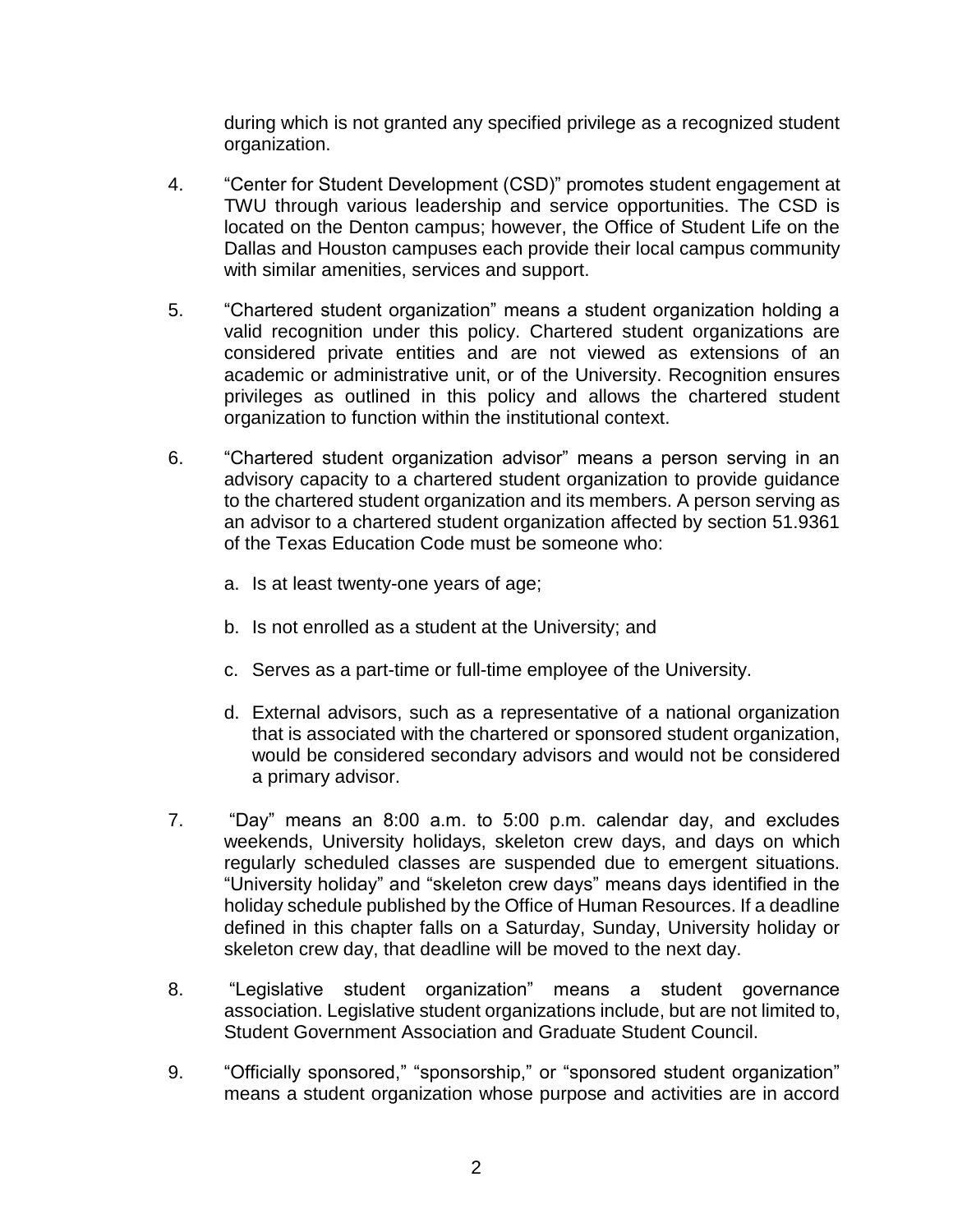with the mission of an academic or administrative unit, for whose actions and activities the sponsoring unit provides endorsement, support, supervision, and assumption of responsibility, and that has been officially approved by the vice president.

- a. "Endorsement" means that the sponsoring administrative or academic unit gives approval of the sponsored student organization's status as an official extension of the unit and sanctions the mission, goals, and activities of the sponsored student organization.
- b. "Support" means to provide for or to maintain by contributing the necessary money, physical space, staff, advising, mentoring, and other resources that the sponsored student organization needs to carry out its mission, goals, and activities.
- c. "Supervision" means to monitor, oversee, and advise the sponsored student organization. Supervision includes sanctioning and approving all activities and events of the sponsored student organization; maintaining personal knowledge of the sponsored student organization's structure, operations, and activities; and taking action as necessary to ensure that all affairs of the sponsored student organization are consistent with the mission and culture of the sponsoring administrative or academic unit and the University.
- d. "Assumption of responsibility" means to ensure endorsement, support, and supervision of all aspects of the sponsored student organization. Assumption of responsibility includes accepting financial accountability for all funds collected or spent; making sure the sponsored student organization conducts its affairs in accordance with all applicable University rules and regulations and local, state, and federal laws; and providing the necessary physical and personnel resources, including a dedicated sponsored student organization advisor.
- 10. *"*Probation*"* means a pre-suspension period in which the student's or organization's behavior is under University review, conveying that the behavior was unacceptable and that any future violation of Student Code of Conduct may result in more severe disciplinary action, including Suspension or Expulsion.
	- a. Disciplinary Probation shall be imposed for a period no less than the remainder of the current semester up to the remainder of the student's academic career.
	- b. A student or organization who has violated the Student Code of Conduct while on Disciplinary Probation will be suspended as a minimum sanction.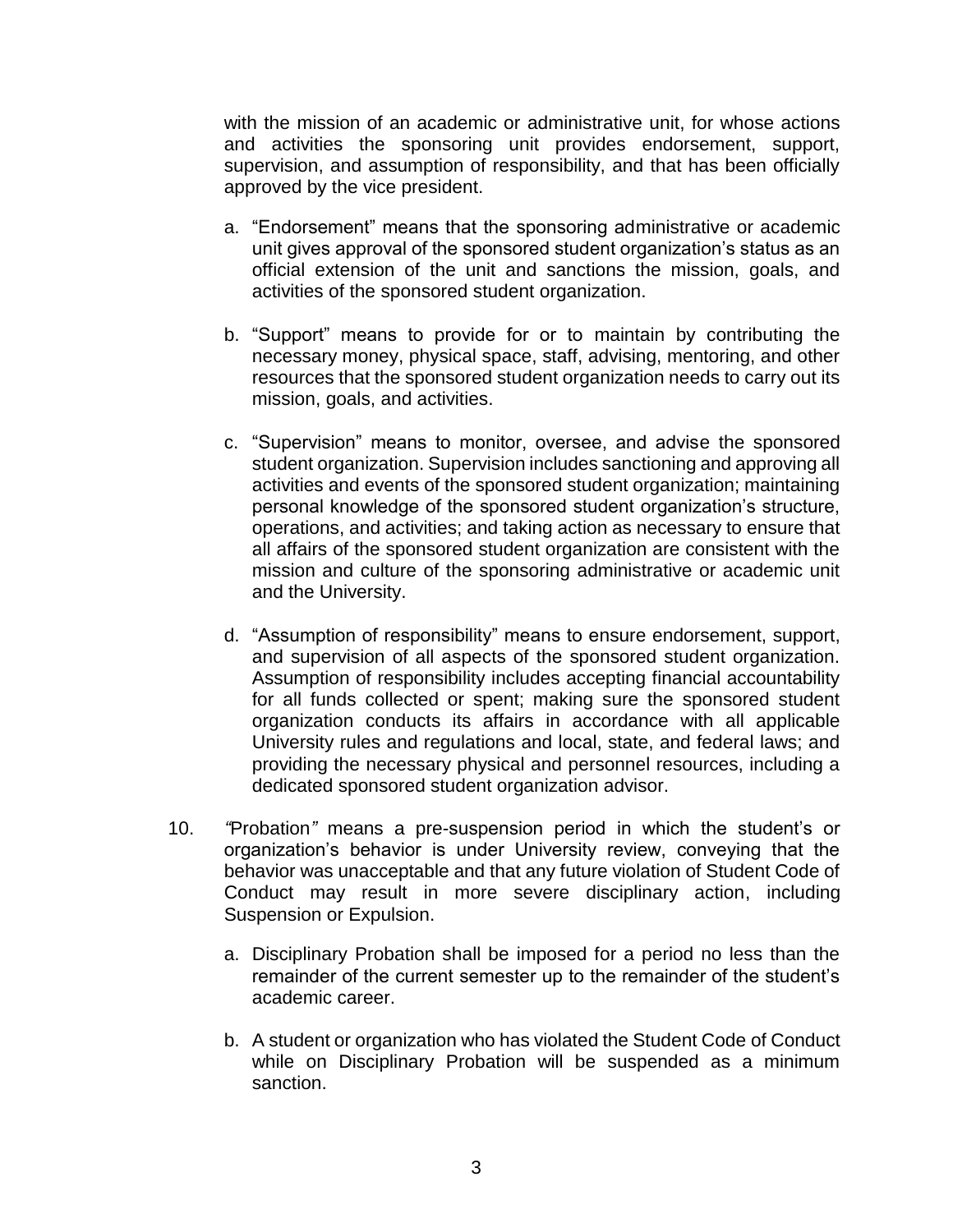- c. A student or organization who has violated the Student Code of Conduct and has previously been on Disciplinary Probation, but is not currently on Disciplinary Probation, shall be placed on Disciplinary Probation as a minimum sanction.
- 11. "Sponsored student organization advisor" means a University staff or faculty member from the sponsoring administrative or academic unit who is serving in an advisory capacity to provide guidance to the sponsored student organization and its members. A person serving as an advisor to a sponsored student organization affected by section 51.9361 of the Texas Education Code must be someone who
	- a. Is at least twenty-one years of age;
	- b. Is not enrolled as a student at the University; and
	- c. Serves as a part-time or full-time employee of the University.
- 12. "Student" means a person who is currently enrolled at the University.
- 13. "Suspension" means a specified period of time during which the registered or sponsored student organization is prohibited from utilizing specified privileges accorded to recognized student organizations and is required to comply with specified terms and conditions to address the behavior that led to the violation. Further violations may result in a minimum of cancellation for the organization.
- 14. "University" means Texas Woman's University. For the purposes of this chapter, "University" also includes all activities and programs sponsored by or affiliated with Texas Woman's University regardless of the actual location where such activities or programs occur.
- 15. "Vice President" means the Vice President of Student Life at Texas Woman's University or his or her designee.

# **REGULATION AND PROCEDURE**

- I. Relationship
	- A. University recognition of a student organization means that the student organization has completed the requirements for University recognition and is eligible for the privileges extended to recognized student organizations (outlined later in this document). University recognition, therefore, does not imply University endorsement of the activities of the student organization. University recognition also does not imply that the student organization has been granted agency status by the State of Texas or Texas Woman's University. While faculty and staff members of the University serve in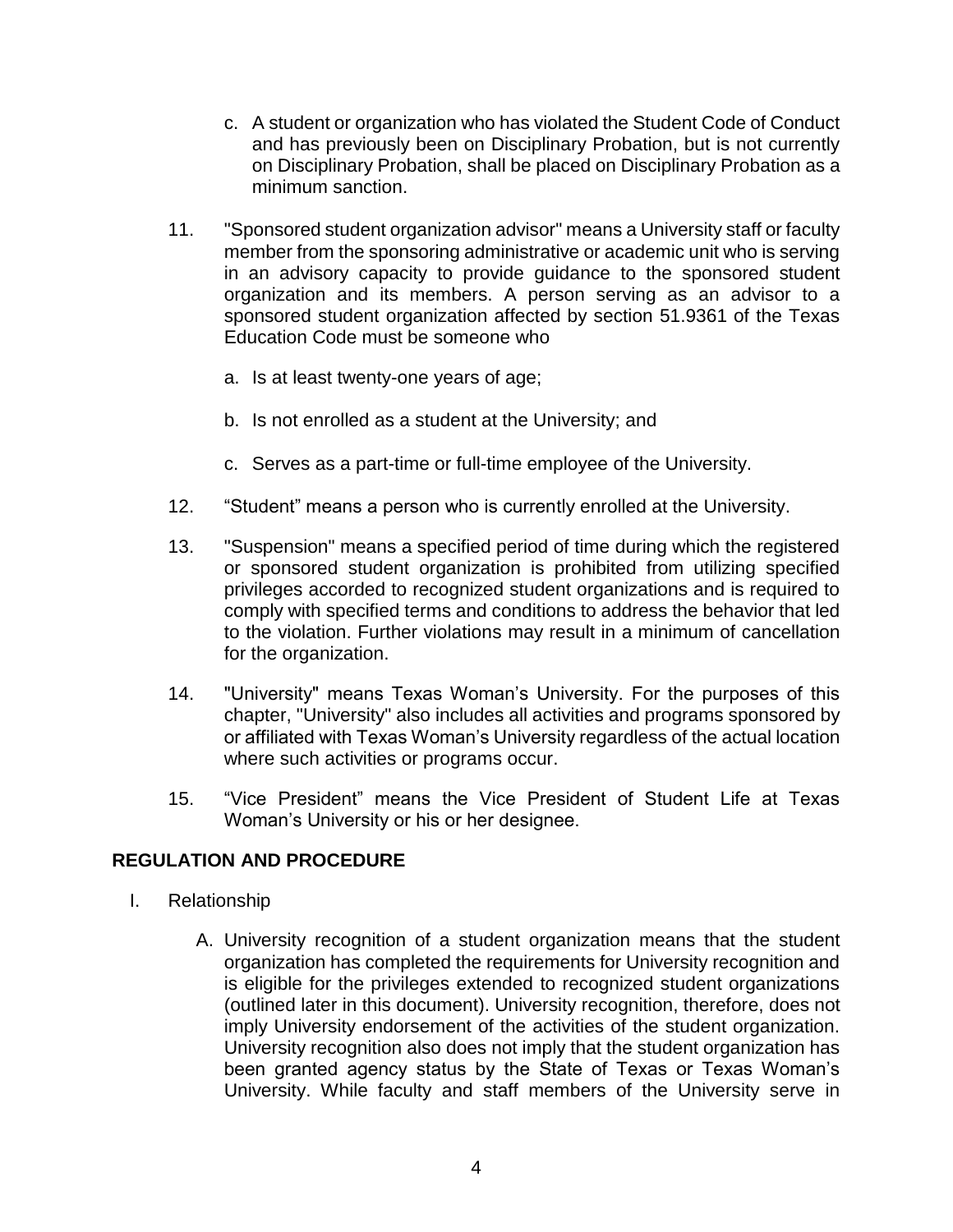advisory capacities to student organizations, it is presumed that students of legal adult age are adults and, therefore, make and are accountable for their decisions and behavior as individuals and as members of organizations.

- B. A current listing of recognized (both sponsored and chartered) student organizations may be obtained from the Center for Student Development on the Denton campus or its website, and current listings of student organizations on the Dallas and Houston campuses may be obtained through their respective Offices of Student Life or on their web pages.
- II. Eligibility

A student organization is eligible for recognition if:

- A. Five or more students sign its application for recognition;
- B. It limits membership to students, faculty members, and staff members of the University;
- C. It does not deny membership on the basis of race, color, religion, national or ethnic origin, gender, age, disability, citizenship, veteran status, sexual orientation, gender identity, gender expression, genetic information, or against qualified individuals with disabilities except that
	- 1. A registered student organization created primarily for religious purposes may restrict the right to vote or hold office to persons who subscribe to the registered student organization's statement of faith; and
	- 2. A registered student organization may restrict membership based on the provisions of Title IX of the Education Amendments of 1972;
- D. There are no known restrictions, including financial against the registered chartered or sponsored student organization;
- E. It is not under a disciplinary sanction prohibiting recognition; and
- F. It conducts its affairs in accordance with local, state, and federal laws, University regulations, and administrative rules.
- III. New Student Organization Recognition Process
	- A. A group of students that wants to become a recognized chartered or sponsored student organization must apply through the Center for Student Development. The information needed will include: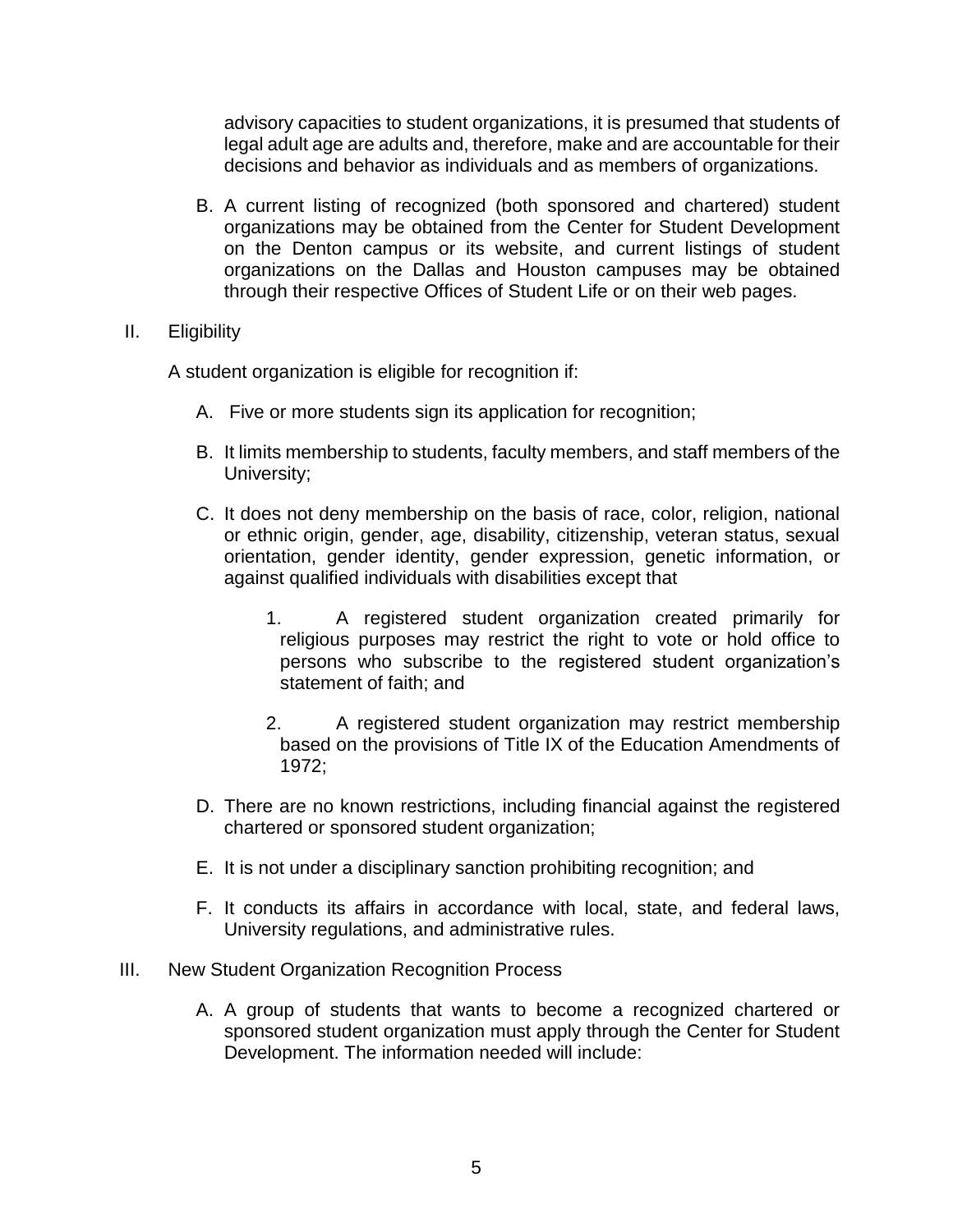- 1. The name of the proposed registered student or sponsored student organization;
- 2. The name, e-mail address, and telephone listing of at least three students and any required signatures;
- 3. An official statement of the proposed registered student or sponsored student organization's purpose and activities;
- 4. A description of membership requirements;
- 5. The student organization's governing documents (constitution, by-laws, etc.);
- 6. The constitution or by-laws of the national or international organization with which the student organization is affiliated (if applicable);
- 7. Identification of a full-time or part-time University employee acting as the primary student organization advisor to the student organization;
- 8. A signed Recognition Agreement by both the Advisor and President/Leader; and
- 9. Any other information reasonably required by the Center for Student Development.
- B. Action on Application
	- 1. In considering a completed application, the Center for Student Development will not pass on the merits of the proposed registered chartered or sponsored student organization's purpose, but will recognize the applicant unless it does not meet eligibility criteria listed above.
	- 2. The Center for Student Development approves the recognition of a registered student or sponsored student organization by signing the application form and placing it on file.
	- 3. If a registered student or sponsored student organization is refused recognition, the Center for Student Development will provide the applicant with a copy of a written statement of the reasons for refusal, and the applicant may appeal to the Vice President of Student Life.
- IV. Recognized Student Organization Renewal Process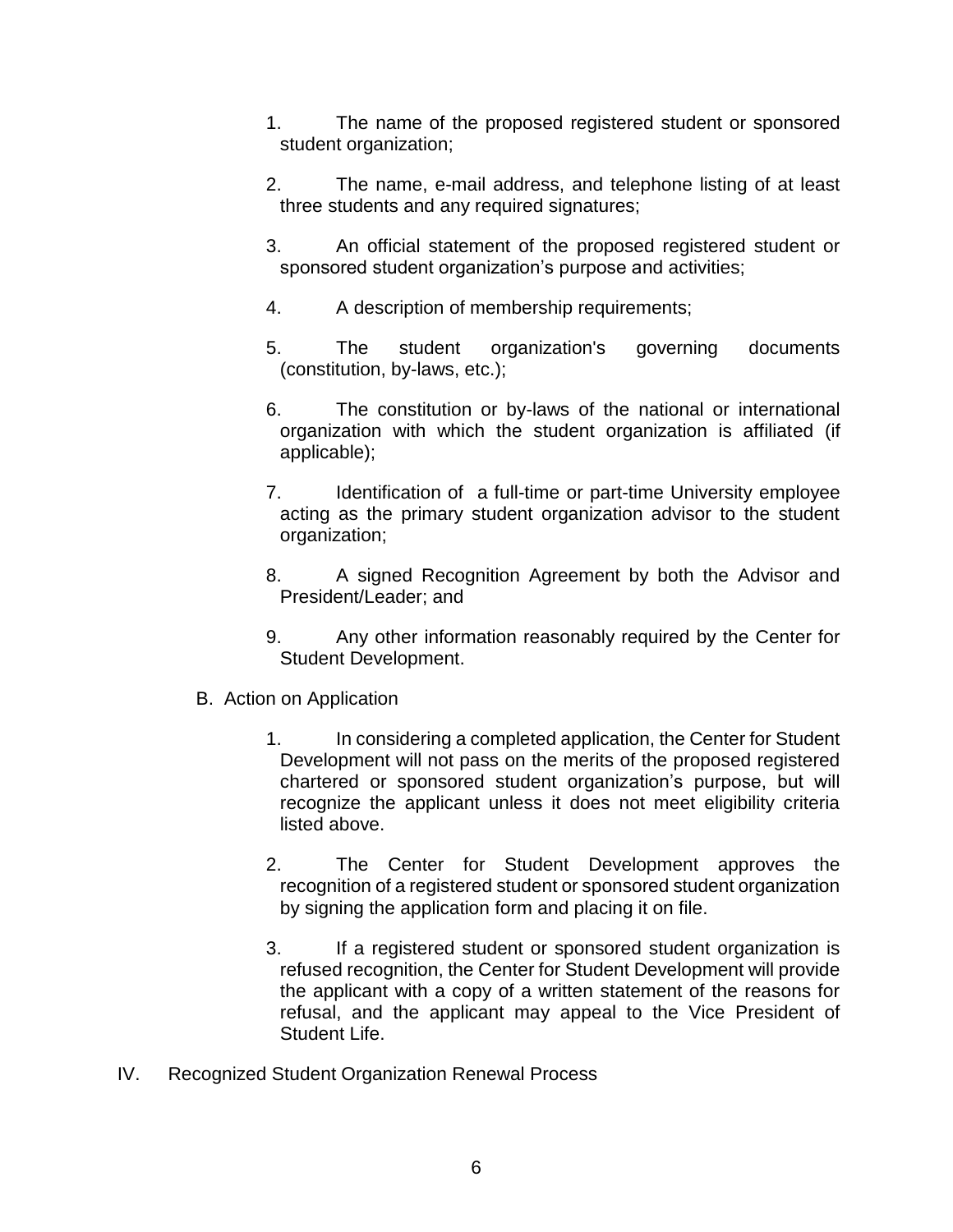- A. All recognized student organizations (chartered or sponsored) must annually complete mandated renewal registration to remain in good standing with the Center for Student Development, the Office of Student Life in Dallas or Houston, and Texas Woman's University. The requirements and process of obtaining and maintaining University Recognition are as follows:
	- 1. During the annual recognition period, every registered chartered and sponsored student organization will furnish the Center for Student Development with a list of at least three authorized representatives. Each list will be kept current and accurate throughout the academic year by the registered chartered or sponsored student organization.
	- 2. The list of authorized representatives will include each person's name, e-mail address, telephone listing, and other information as requested by the Center for Student Development.
	- 3. During the recognition period, each registered chartered and sponsored student organization must file with the Center for Student Development a statement that the registered student or sponsored student organization does not, and will not during the academic year:
		- a. Have as a member any person who is neither a student nor a member of the faculty or staff of the University,
		- b. Deny membership on any basis prohibited by the University non-discrimination policy or student organization eligibility standards described above or
		- c. Engage in activities that involve the subjection of a probationary member of the group to dangerous, harmful, or degrading acts as defined in University policies on hazing and/or sexual misconduct.
		- d. If the Center for Student Development determines that the statement is or has become false, disciplinary proceedings may be initiated by the Office of Civility and Community Standards as per the Student Code of Conduct.
	- 4. During the academic year there may be changes in officers, advisor, or constitutions of student organizations. It is the responsibility of each student organization to update their student organization's information with the Center for Student Development for any and all changes.
		- a. The Center for Student Development will conduct an auditing process once every 3-5 years on a rotating schedule for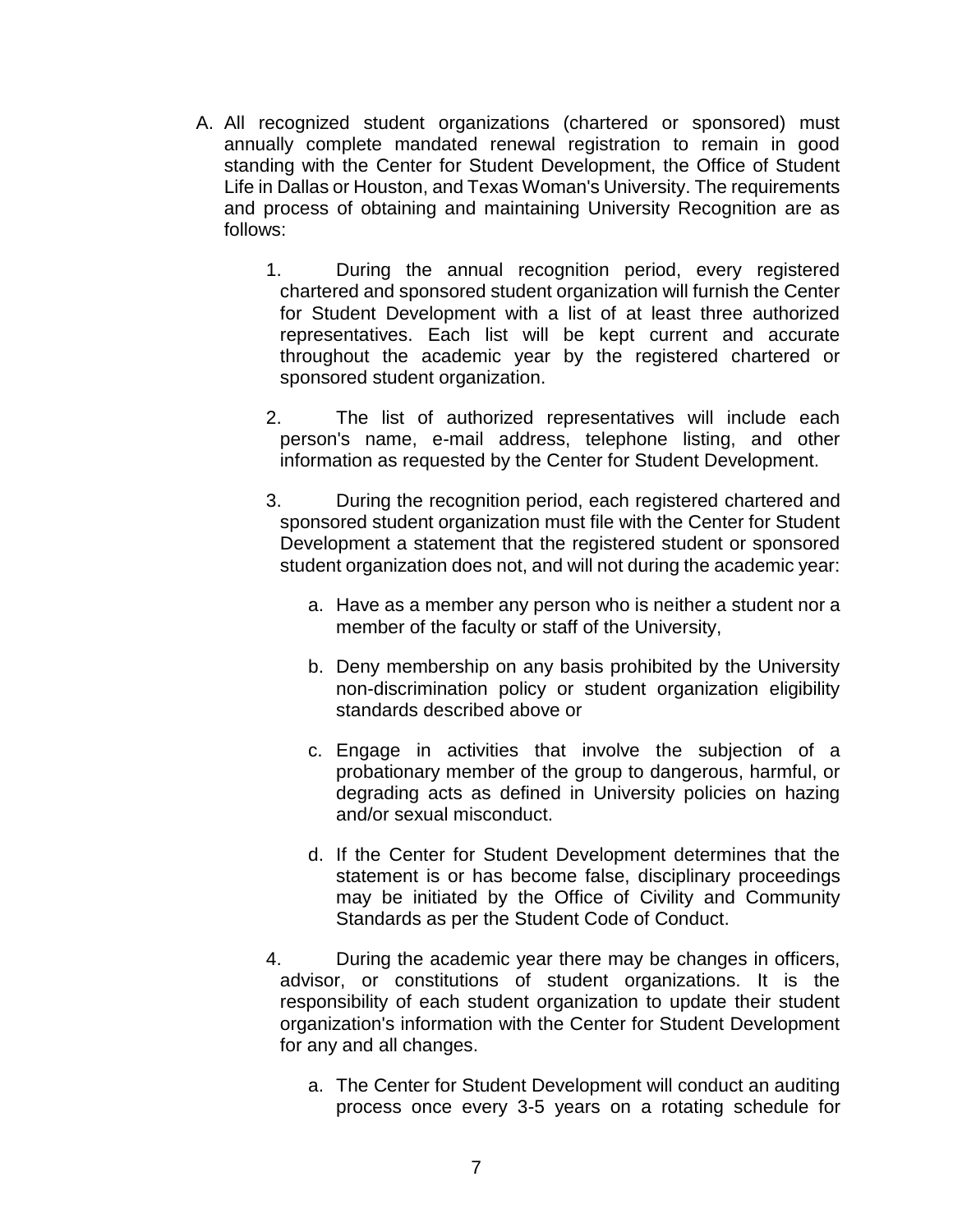student organizations to ascertain the health and compliance of the organization. Failure to comply with the auditing process or failure to meet eligibility standards as illuminated by the audit may result in actions taken toward the organization.

- b. No registered chartered or sponsored student organization may re-register or use the facilities of the University as long as it owes a monetary debt to the University and the debt is considered delinquent by the crediting University agency.
- c. Sponsored student organizations must comply with all applicable fiscal and accounting procedures of Texas Woman's University.
- d. Recognized chartered or sponsored student organizations who are affiliates with an off-campus organization are required to indicate off-campus affiliation status on their recognition form.
- e. Recognized student organizations are expected to exercise reasonable precaution to ensure that their events, services, and programs are safe to all participants and do not cause damage to property or persons.
- f. Recognized student organizations are expected to conduct their activities in a manner that represents themselves and the University appropriately.
- g. All student organization leaders are considered aware and informed of the inherent risk and liability to which they expose themselves, their organization and the University. All reasonable steps to reduce risk and limit liability should be taken.
- h. The University may establish additional requirements for recognition consistent with this policy.
- B. Notification of University Recognition and Annual Renewal

Once a student organization has completed the University Recognition Process, the organization's request for recognition will be reviewed by staff in the Center for Student Development. If the membership requirements for the organization adhere to the URP 05.100: Non-Discrimination, Equal Opportunity, and Diversity, if the organization has no outstanding bills with the University, and the student organization is in good standing with the Center for Student Development, the organization will be granted or extended the privileges of University recognition. At this time, contact will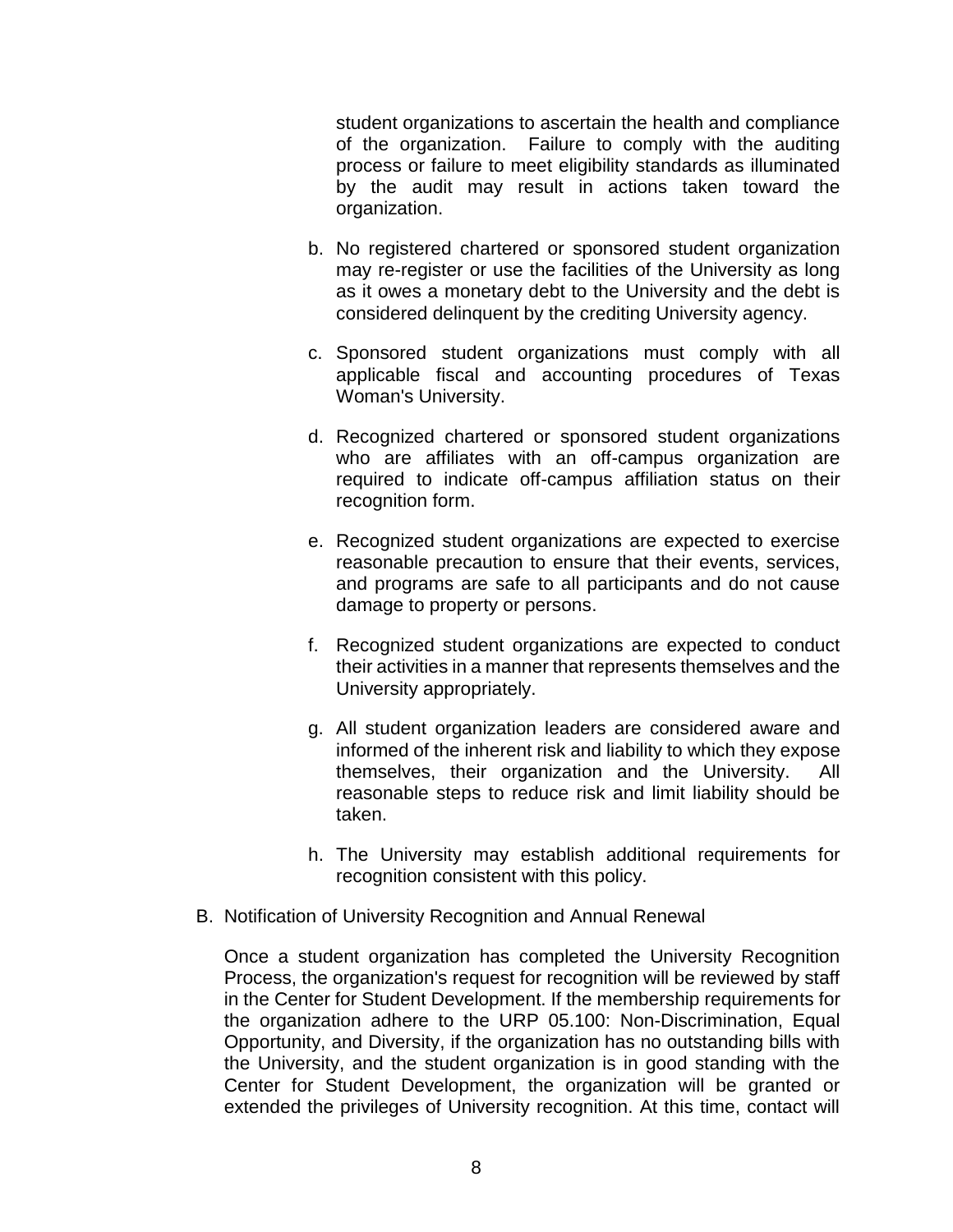be made with the student contact person and the advisor(s) indicating that the organization is in good standing and is extended the privileges of University recognition.

- C. Notification of Advisor Appointment
	- 1. Faculty or staff members serving as student organization advisors to recognized chartered or sponsored student organizations will receive a letter from the Center for Student Development. The letter acknowledges the official capacity in which that faculty or staff member will serve as the advisor to a student organization.
	- 2. For specific guidelines related to the organizational renewal process, refer to the Student Organization Handbook.
- V. Recognized Student Organization Privileges

A registered student or a sponsored student organization is entitled:

- A. To be listed as a registered student or sponsored student organization;
- B. To utilize the following services or engage in the following activities while following University regulations, policies and procedures:
	- 1. Reserve the use of University grounds and facilities and corresponding audio-visual and technical services;
	- 2. Raise funds or make other permissible solicitations on University property;
	- 3. Distribute literature ;
	- 4. Use of Tables, Table Tents, Display Cases, Sign Board Space, Digital Signage, and sidewalk chalking'
	- 5. Hang banners;
	- 6. Set up exhibits or displays;
	- 7. Use amplified sound;
	- 8. Publicly assemble;
	- 9. Present a guest speaker on University property;
	- 10. Access and use Pioneer Engage; and
	- 11. Apply for storage (if available)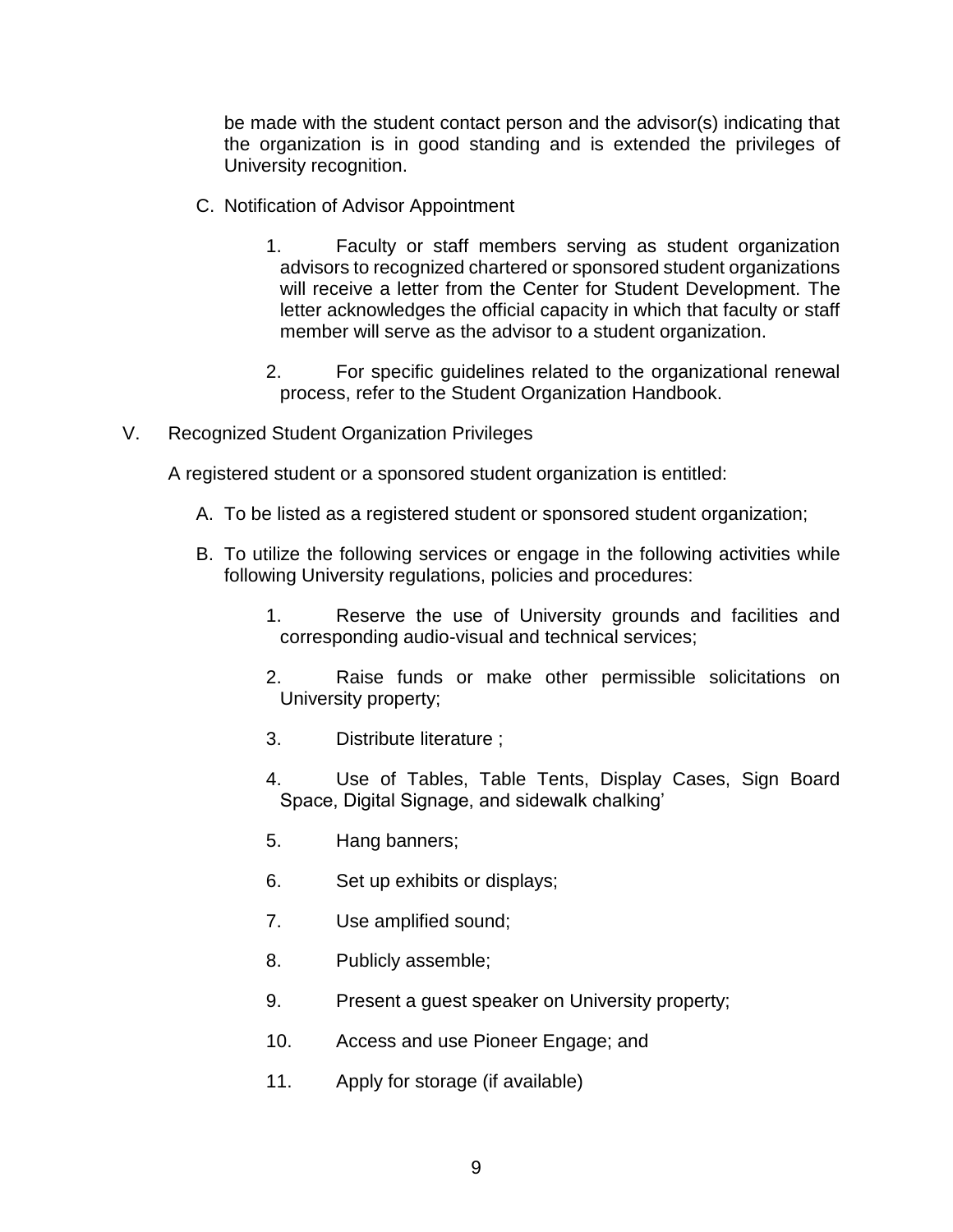- C. To apply for recognition and awards;
- D. To access event coordination consultations, event advertising services, and other programs developed and offered to recognized student organizations through the Center for Student Development.
- VI. Requirements for Elected and Appointed Officers of Student Organizations
	- A. Student organizations or their governing bodies may set eligibility standards that exceed these minimum standards, as long as such eligibility standards comply with the URP 05.100: Non-Discrimination, Equal Opportunity, and Diversity.
	- B. Academic and social standards for membership and service as officers of student organizations are stipulated in the respective constitutions and bylaws of each organization. In some cases, such requirements may be above the general University requirements. In order to qualify for elected or appointed posts, a student must be in good academic and conduct standing with the University.
- VII. University Sponsorship of Student Organization and Use of University Name
	- A. Only a sponsored student organization may use the name of the University or an abbreviation of the name of the University or any of the University's trademarks or service marks as part of or in conjunction with its student organization name.
	- B. Sponsorship may not be extended to registered student organizations involved in political or religious activities or in projects for private gain.
	- C. Legislative student organizations must be officially sponsored by the University.
	- D. No student, unregistered group, or registered student, faculty, or staff organization may use the name of the University or an abbreviation of the name of the University as part of its name. A student, group, or organization may use terms such as "campus" or "Texas campus" or [name of organization] at Texas Woman's University as part of its name.
	- E. No student, unregistered group, or registered student, faculty, or staff organization may advertise or promote any event or activity in a manner that falsely suggests that the event or activity is sponsored by the University.
- VIII. Financial Management
	- A. Texas Woman's University does not require nor does it provide student organizations with an on-campus financial solution in regards to banking accounts. Student organizations are recommended and encouraged to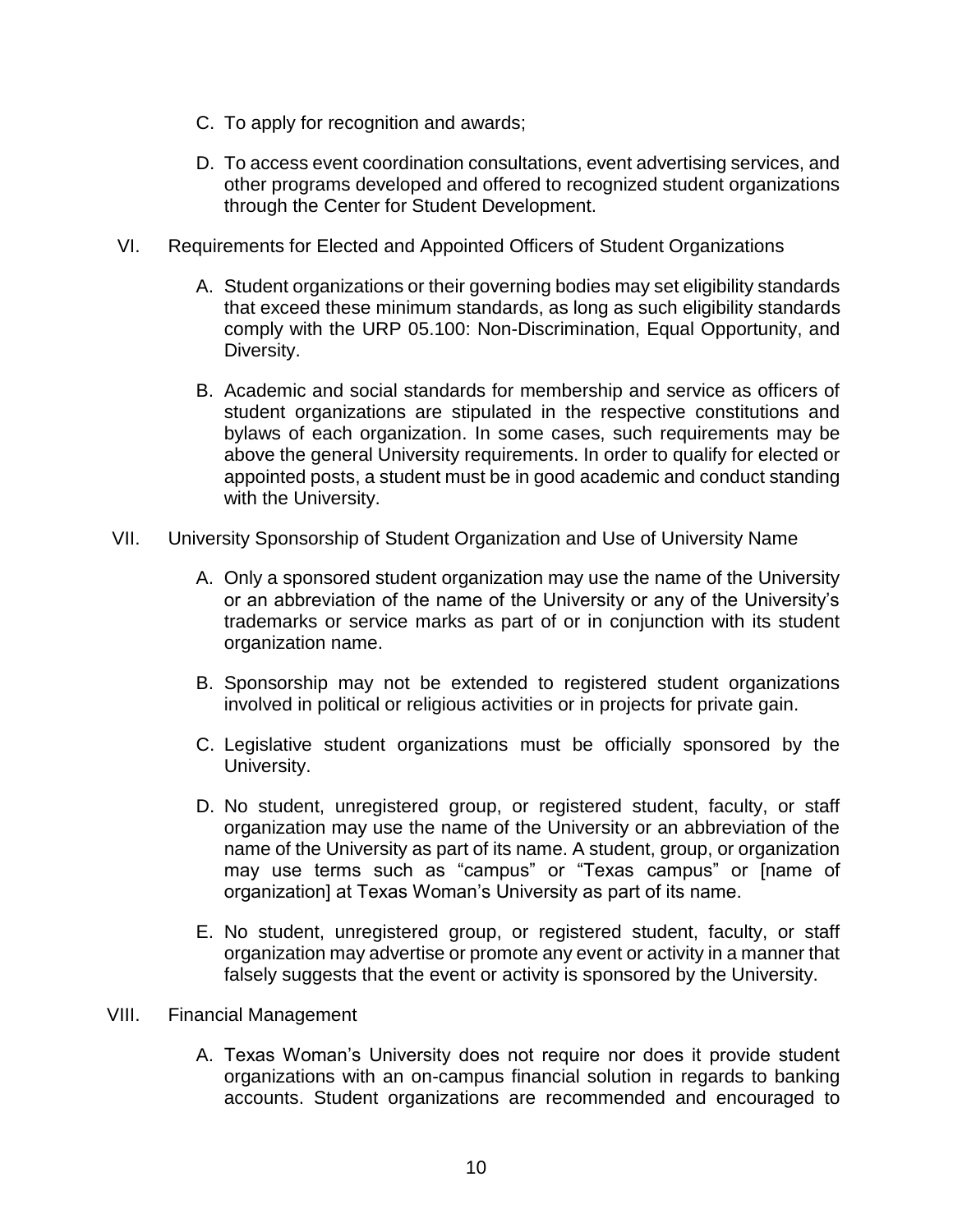open checking and saving accounts at a local bank which will require the acquisition of a Federal Tax ID #.

- B. Student organizations may select any bank of their choosing. The University does not endorse any particular bank. Information regarding banks and establishing bank accounts can be found in the Center for Student Development.
- C. Using the name of Texas Woman's University, any abbreviation thereof, or any of the University's trademarks or logos is strictly prohibited, including on the name of your bank account.
- D. The Center for Student Development offers student organizations support, guidance, and assistance in regards to the handling of a groups' individual finances. Student organizations are advised to consult with their individual advisors or departments for guidance on financial solutions.
- E. Funds received and/or collected by the organization are the responsibility of the organization.
- F. Recognized student organizations are solely responsible for any contract they enter into with third party vendors. The University will not be held liable for these contracts.
- IX. Greek Life
	- A. Fraternities and sororities have special privileges and responsibilities, above and beyond the privileges and responsibilities of other student organizations. In addition to the other responsibilities listed above, social fraternities and sororities must be members of the Interfraternity Council, Panhellenic Council, Multicultural Greek Council, National Pan-Hellenic Council or other university recognized representative council. The University establishes rules and regulations governing special social fraternity and sorority activities, housing, recruitment, and system policies, through these councils, with final approval residing in the University administration through the Center for Student Development.
	- B. Specific University expectations for Greek organizations include, but are not limited to:
		- 1. Sororities and fraternities must agree to follow Texas Woman's University student organization regulations and are also subject to the TWU Student Code of Conduct.
		- 2. The national organization must have risk management regulations that have been approved by the University through the Expansion/Extension Policy.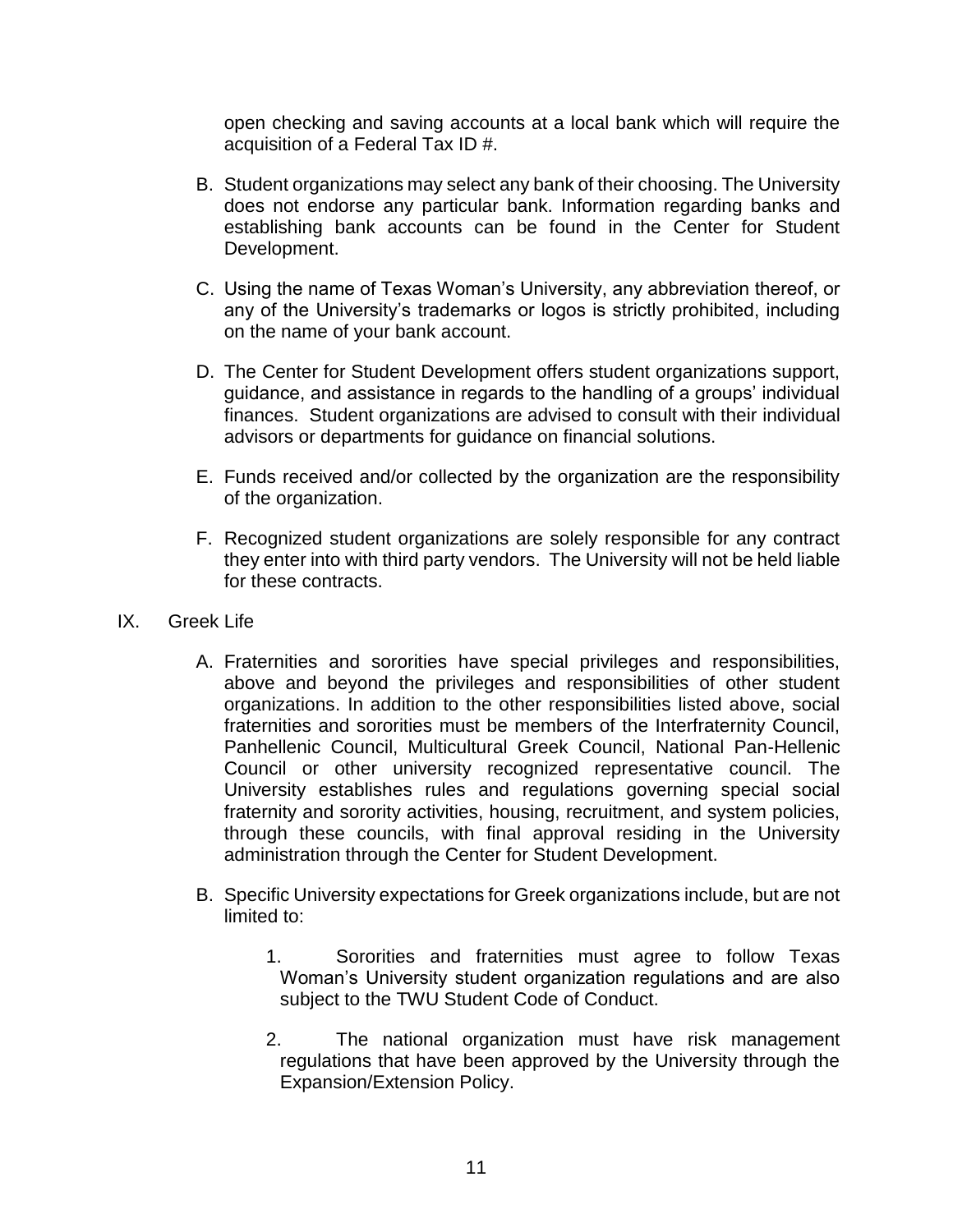- 3. Each chapter shall submit a roster of current members to the Center of Student Development each semester.
- 4. Each fraternity and sorority will receive a list of semester grades for members of the group who have completed the TWU grade release form.
- 5. The Center for Student Development will provide the required faculty or staff advisor upon request.
- C. Enforcement of these rules and regulations may be carried out through the councils, with final approval residing in the University administration through the Center for Student Development. Alleged violations of the Student Code of Conduct by Greek organizations will be subject to sanctions including probation or suspension of student organization status by utilizing the Student Code of Conduct process enforced by the Office of Civility and Community Standards.
- X. Sports and Recreation Organizations
	- A. Recognized student organizations identified by the University as sports and recreation organizations have special privileges and responsibilities, above and beyond the privileges and responsibilities of other recognized student organizations.
	- B. Specific University expectations for sports and recreation organizations include:
		- 1. All members must be TWU students. Undergraduate members must be registered for a minimum of six credit hours per semester. Graduate and professional student members must be registered for a minimum of three credit hours per semester.
		- 2. Sport and recreation organizations must agree to follow all policies and regulations as contained in the TWU Fitness & Recreation Sports Club Handbook.
		- 3. Sport and recreation organizations will be classified by Fitness & Recreation as either competitive, recreational or instructional.
			- a. Competitive Organization competes against other teams at the local, regional or national level.
			- b. Recreational Organization holds practice sessions in which members compete with other members of the same club to develop and refine existing skills and enjoy the recreational and social fellowship of sport and recreation.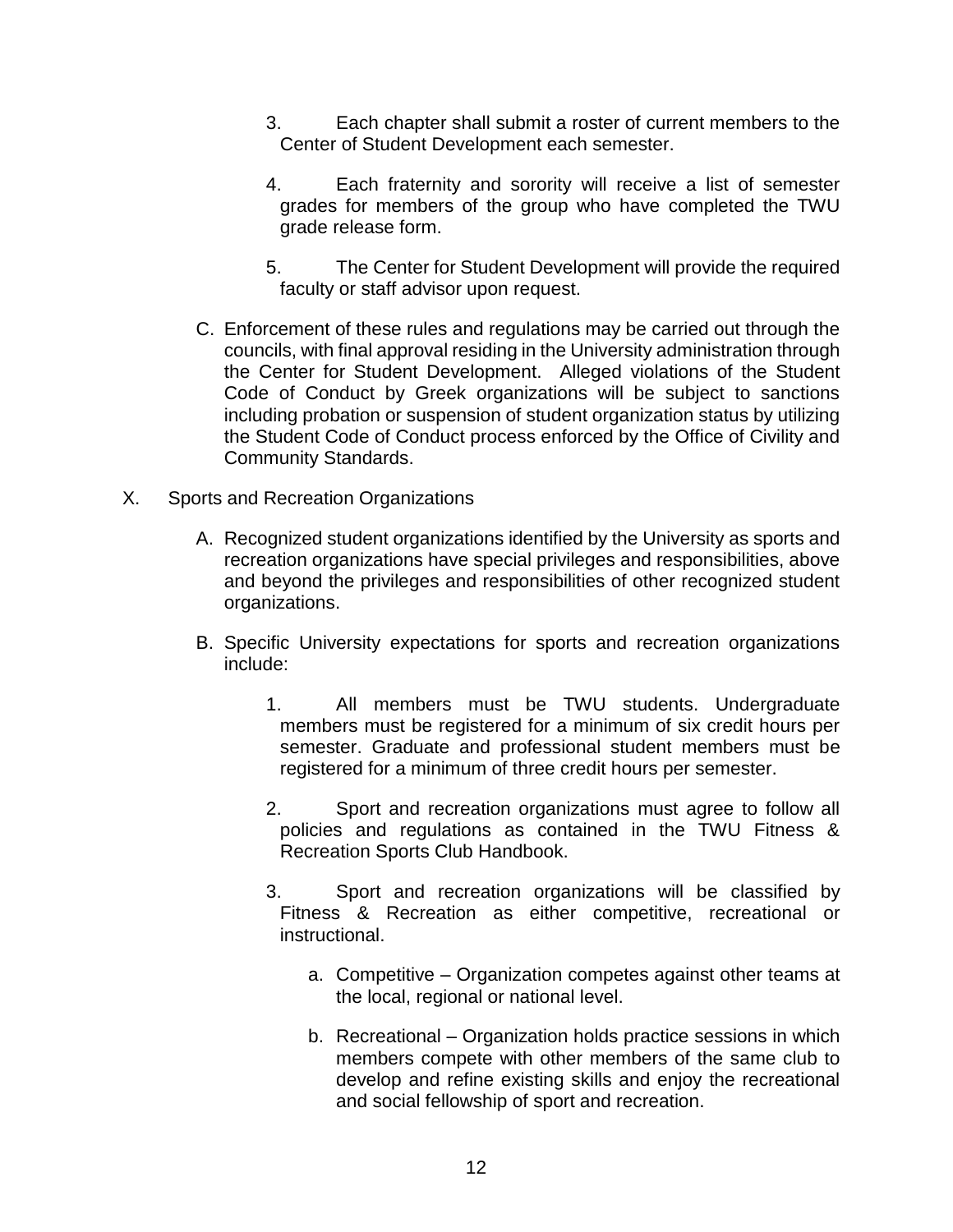- c. Instructional Main purpose of this organization is to teach members basic skills and develop interest in that sport or fitness activity.
- 4. Sport and recreation organizations will have access to specialized training for American Red Cross First Aid, CPR and Preventing Disease Transmission.
- 5. Fitness & Recreation will provide assistance in chartering, funding requests, facility reservations, recruitment, equipment requests, promotion, and advisement.
- 6. Sport and recreation organizations will be given consideration for storage space in the Fitness & Recreation Center for sports equipment purchased with university funds.
- XI. How the Student Code of Conduct Applies to Student Organizations
	- A. Recognized student organizations are expected to comply with all University Policies as well as Local, State, and Federal laws. Those that do not comply will be held accountable via the Student Code of Conduct.
	- B. Student organizations are collectively responsible for any action committed by members on behalf of the organization that violates University policy. Disciplinary action against student organizations is separate from action taken against individuals. Facts of an incident may necessitate action against both a student organization and the individual members of that organization who were found to have violated University policy.
	- C. Members of an organization that is being investigated and adjudicated for alleged violation of University policy are expected to fully cooperate with University officials. Failure to cooperate may result in revocation of University Recognition.
	- D. The University has the rights and responsibility to place organizations on probation or suspension or take interim actions when deemed appropriate.
	- E. The University reserves the right to contact the inter/national headquarters of any sponsored or chartered student organization with inter/national affiliations as needed.

# **REVIEW**

This policy will remain in effect and published until it is reviewed, updated, or archived. This policy is to be reviewed once every six years. Interim review may be required as a result of updates to federal and state law or regulations, Board of Regents policies, or internal processes or procedures.